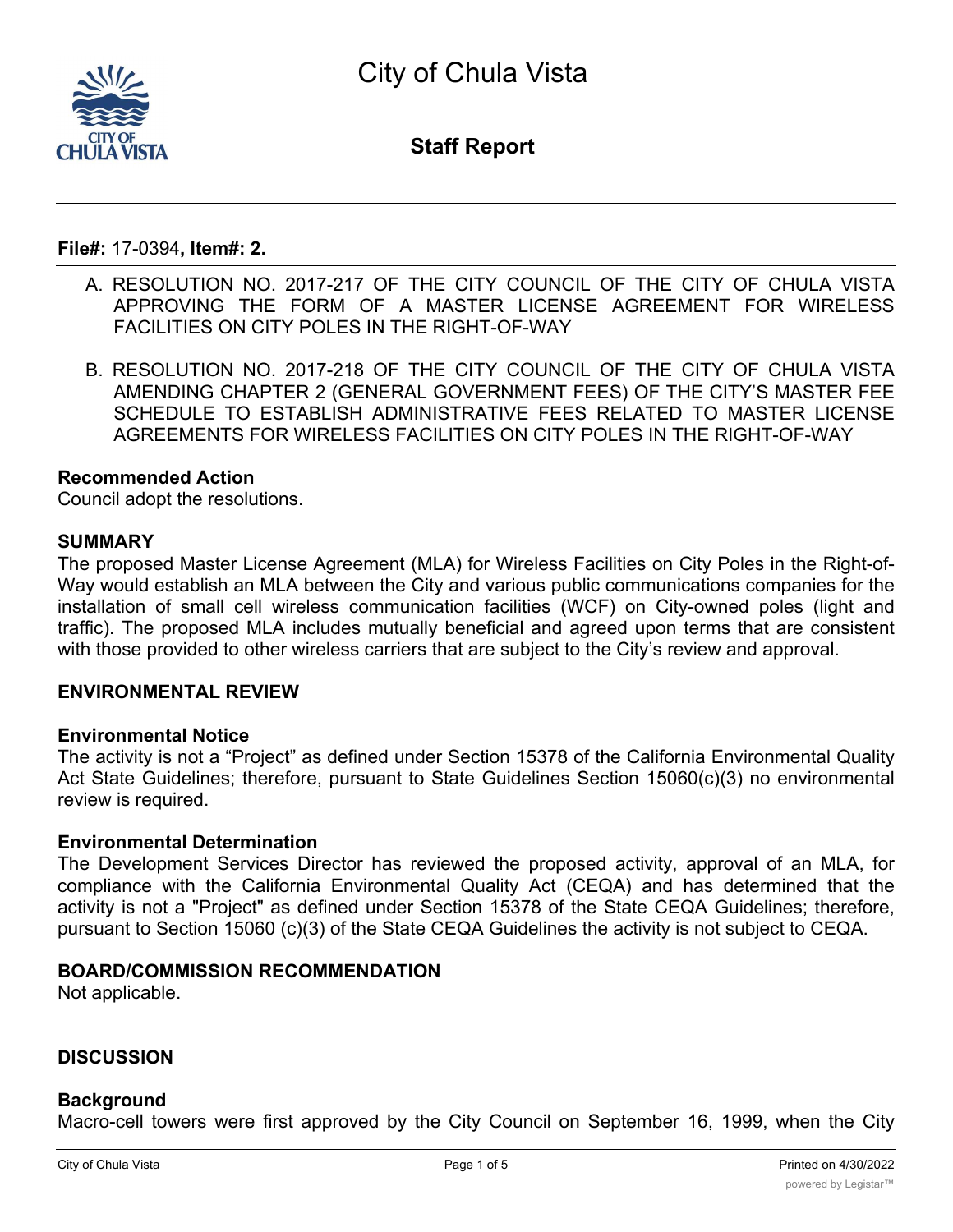Council approved Master License Agreements (MLA) with AT&T and Cox PCS, Assets, LLC, for installation and operation of as many as 50 wireless communication sites on property owned or controlled by the City. The City also approved an MLA with Pacific Bell Wireless, LLC for as many as 25 sites in November 2002, with Cricket for as many as 35 sites in February 2006, with the New Cingular (AT&T) for as many as 25 sites in July 2007 and with T-Mobile for 25 sites in December 2007. In 1998, when the City began negotiations, City Council directed staff to negotiate rates that would provide wireless carriers an incentive to come to Chula Vista. It was City Council's desire to see Chula Vista commercial and residential consumers have the opportunity to be early adopters of the technology and benefit from the competition of multiple carriers. Staff reached out to the industry, held workshops and invited them to the City to structure "master" agreements that would provide prompt entry at below-market rates. Fifteen years later, now that the latest telecommunication technology is readily available to Chula Vista consumers, staff continues to balance the goals of ensuring that the City continues to attract state of the art, competitive service options for consumers with market rate license payments for City sites. City Council also requested that staff emphasize colocation, stealth installations and other methods of reducing visual impacts.

Additionally, over a relatively short period of time, the technology has evolved from a unique business tool, used by a few people, primarily in commercial areas, to a ubiquitous business and household convenience. The increase in sites to cover the varied topography of a growing city increases exponentially by: 1) the limitations that each site can carry during peak periods; 2) the increased demand for bandwidth use for items such as video, internet and music streaming versus the original voice and texting functions; and 3) the desire to accommodate more carriers with the expectation of fostering greater consumer choice, competition for price and service quality. The public demand for these services continues to grow and all of these issues place a greater demand on sites, particularly in residential neighborhoods. City staff has worked with industry for many years on a "Master License Agreement" approach to reduce the pressure on siting these facilities in less appropriate areas.

The template MLA provides the City with an opportunity to work cooperatively with the carriers to expedite their projects, provide the coverage needed to meet public demand, to pursue sites that have the least impact to residents and meet the aesthetic and safety goals of the community, while capturing revenue that helps the City fund public services at no additional cost to the ratepayer on a competitively neutral and nondiscriminatory basis. Above all, the wireless industry values rapid deployment, and works with the City to accommodate the community's objectives based predominantly on our ability to demonstrate a record of timely review and construction approvals that support that goal. The City Attorney's Office, Finance, Development Services and Risk Management have provided critical assistance in developing and securing the MLA terms needed to protect the public interest while meeting the objectives of the communications industry.

The evolution of technology coupled with the demand of the public for additional bandwidth has led the communications industry to the deployment of small cell wireless facilities that can be located on light and traffic poles throughout the community. The appropriate placement of these facilities will help address the public demand for these services, particularly in residential neighborhoods, and prepare the community for the deployment of 5G. Like the development of the Macro MLAs the City has worked collaboratively with the communication industry to expedite their projects. These new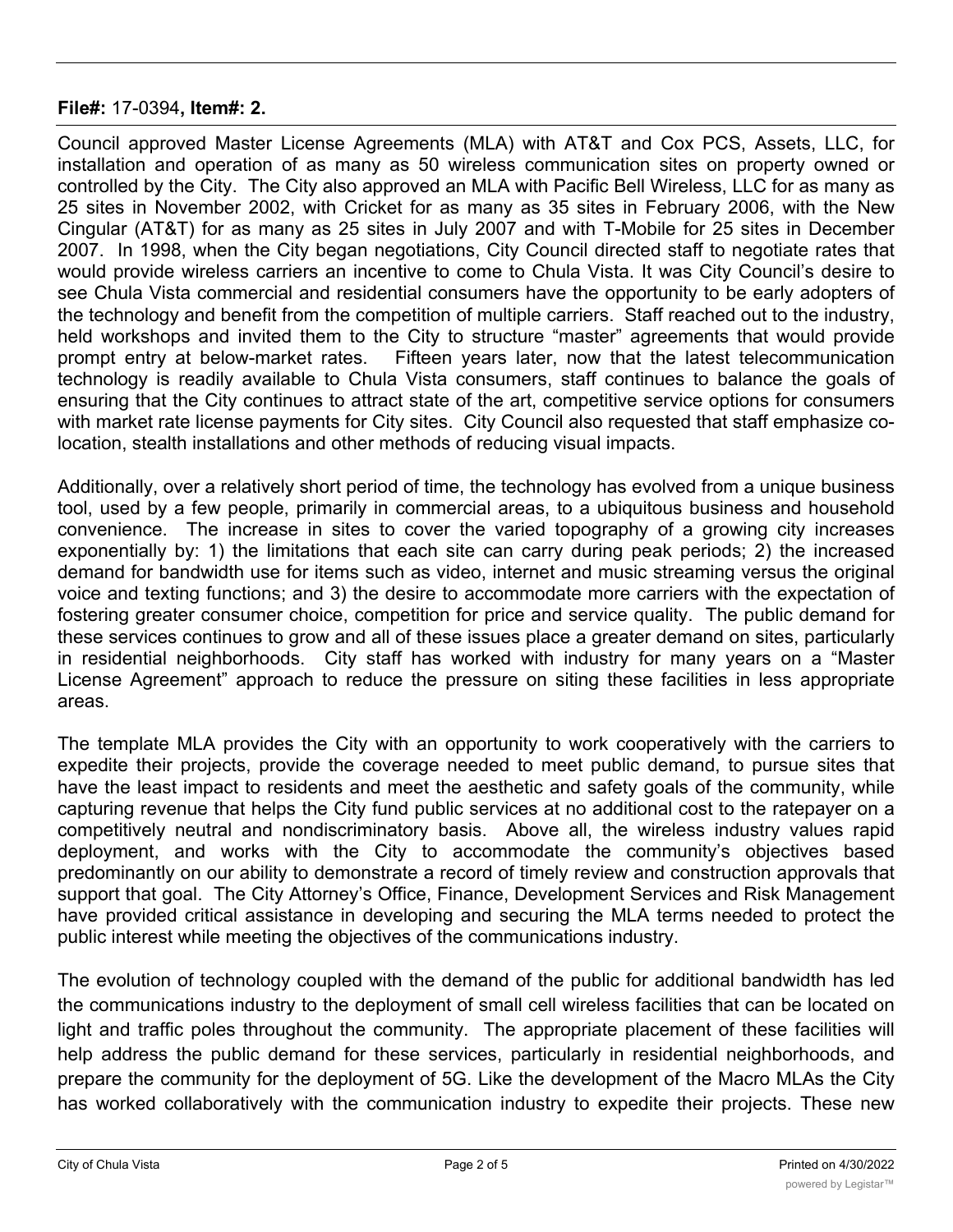small cell deployments will provide the coverage needed to meet public demand. In addition, the MLA's seek to utilize sites that have the least impact to residents and meet the aesthetic and safety goals of the community, while capturing revenue that helps the City fund public services.

**Master License Agreement:** The proposed MLA for wireless facilities on City poles in the right-ofway allows the carries and third party providers to install small cell wireless facilities on property owned and/or controlled by the City and to operate within the scope of the MLA for a period of ten (10) years. All of applicant's construction, installation, maintenance and removal of the small cell facilities will be at their sole responsibility and cost.

The applicants are required to comply with all local, state and federal applicable laws. Each Pole License Agreement (PLA) under an MLA shall be administratively approved for each site and contain specific conditions that must be satisfied and maintained in order to use the wireless facility. The PLA will be submitted to the Engineering Department and circulated to all other appropriate departments. If the applicant causes any damage to the public right-of-way or City property, they are required to repair it promptly at their sole cost. The applicant will not be allowed to activate their site until the City signs off on final construction and the applicant obtains all necessary regulatory approvals. The original MLA and the PLA provide for a number of risk mitigation measures for the City including: indemnity; insurance requirements; limitation on remedies available to the applicant in the event of a City breach; and reservation of the City's emergency and police powers.

**Impacts on City Property:** The installation will vary depending on the particular location and technology deployed. As mentioned, all installations will be required to receive all applicable permits and carriers will work closely with Development Services and Engineering to assure that they do not interfere with City operations or facility maintenance. The installations will require maintenance and administration on a limited basis. All proposed facilities would be required to secure all necessary land use, building and engineering permits.

**Financial Benefits:** The telecommunication providers will be compensating the City for use of each site by paying an annual license fee to the City General Fund for each pole attachment installed. The annual license fee is \$1,500 dollars per pole, plus an additional fee of \$500 dollars for an additional carrier colocation. The annual fee increases by 3.5% a year. In addition, should the provider enter into agreements within San Diego County that pay a higher license fee or escalation clause they will be required to pay this increased amount to the City, upon the City's request.

Staff will also work with carriers to implement basic facility improvements or enhancements at each site to help them compliment the facilities' function when the construction and demolition or site programming warrant it. For example, it is common for light standards to be replaced or upgraded when antennae are added. These improvements would be in addition to the license payments.

**Administrative Fees:** The proposed standard MLA requires payment of two (2) administrative fees by applicants: a Master License Preparation Fee and a Pole License Processing Fee. Both fees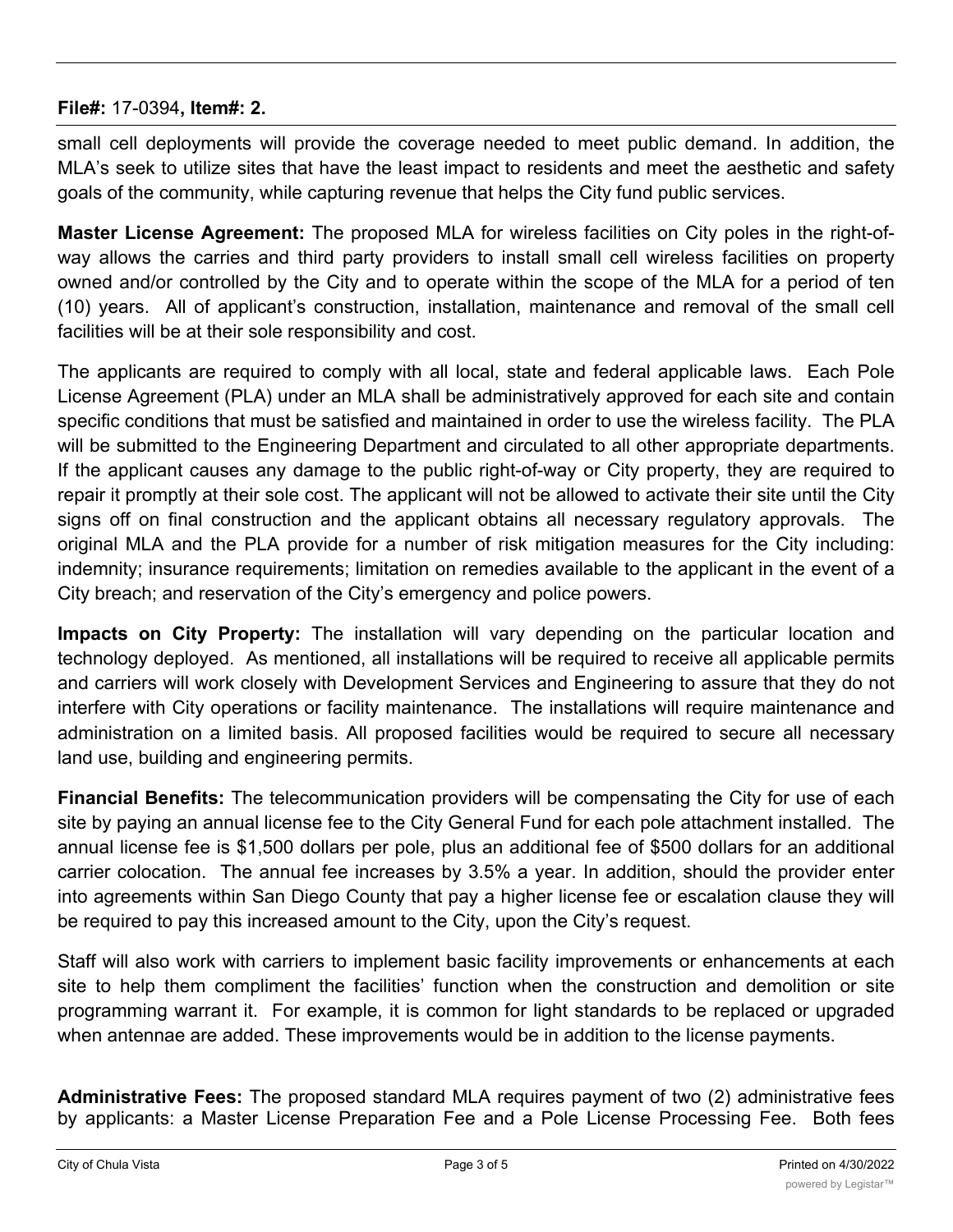reflect full cost recovery of the estimated reasonable cost of providing the associated service. The cost of service associated with preparing a Master License Agreement is estimated to total \$8,000 per agreement. The cost of processing a Pole License is estimated to total \$1,000 per pole. The underlying cost of service assumptions associated with both fee calculations are provided in the table below. The hourly rates applied are the current fully burdened hourly rates in effect for each classification, as calculated in either the City's Cost Allocation Plan or the Development Services Fee Study adopted by Council in June 2017.

## **Table 1 - Administrative Fee Cost of Service Analysis**

# **Master License Preparation Fee**

|                                        | <b>Fully</b>                      |                 |  |  |  |
|----------------------------------------|-----------------------------------|-----------------|--|--|--|
|                                        | <b>Burdened Estimate Estimate</b> |                 |  |  |  |
| <b>Classification</b>                  | <b>Hourly Rat Hours</b>           | Cost            |  |  |  |
| Director of Economic Development\$     | 263.86                            | 10.00\$ 2,638.6 |  |  |  |
| <b>Deputy City Attorney II</b>         | 176.24                            | 20.00\$ 3,524.8 |  |  |  |
| <b>Senior Civil Engineer</b>           | 183.60                            | 4.50 \$ 826.20  |  |  |  |
| <b>Associate Engineer</b>              | 172.86                            | 6.00 \$1.037.1  |  |  |  |
| <b>Total Estimated Cost of Service</b> |                                   | 40.50\$ 8,026.7 |  |  |  |
| <b>Proposed Fee</b>                    |                                   | \$8,000.0       |  |  |  |

# **Pole License Processing Fee**

|                                                               | <b>Fully</b><br><b>Burdened Estimate Estimate</b> |        |                         |                              |
|---------------------------------------------------------------|---------------------------------------------------|--------|-------------------------|------------------------------|
| <b>Classification</b>                                         |                                                   |        | <b>Hourly Rai</b> Hours | Cost                         |
| <b>Principal Traffic Engineer</b>                             |                                                   | 171.08 |                         | 1.00 \$ 171.0                |
| <b>Associate Engineer</b>                                     |                                                   | 172.86 | $1.50$ \$               | 259.2                        |
| Development Services Technician <b>SI</b>                     |                                                   | 190 14 | $3.00$ \$               | 570.4                        |
| <b>Total Estimated Cost of Service</b><br><b>Proposed Fee</b> |                                                   |        |                         | 5.50 \$ 1,000.7<br>\$1,000.0 |

## **DECISION-MAKER CONFLICT**

Staff has reviewed the decision contemplated by this action and has determined that it is not site specific and consequently, the 500-foot rule found in California Code of Regulations section 18704.2 (a)(1) is not applicable to this decision. Staff is not independently aware, nor has staff been informed by any City Councilmember, of any other fact that may constitute a basis for a decision maker conflict of interest in this matter.

## **LINK TO STRATEGIC GOALS**

The City's Strategic Plan has five major goals: Operational Excellence, Economic Vitality, Healthy Community, Strong and Secure Neighborhoods and a Connected Community. This project supports the Economic Vitality goal as it seeks to increase City revenue and wireless telecommunications facilities.